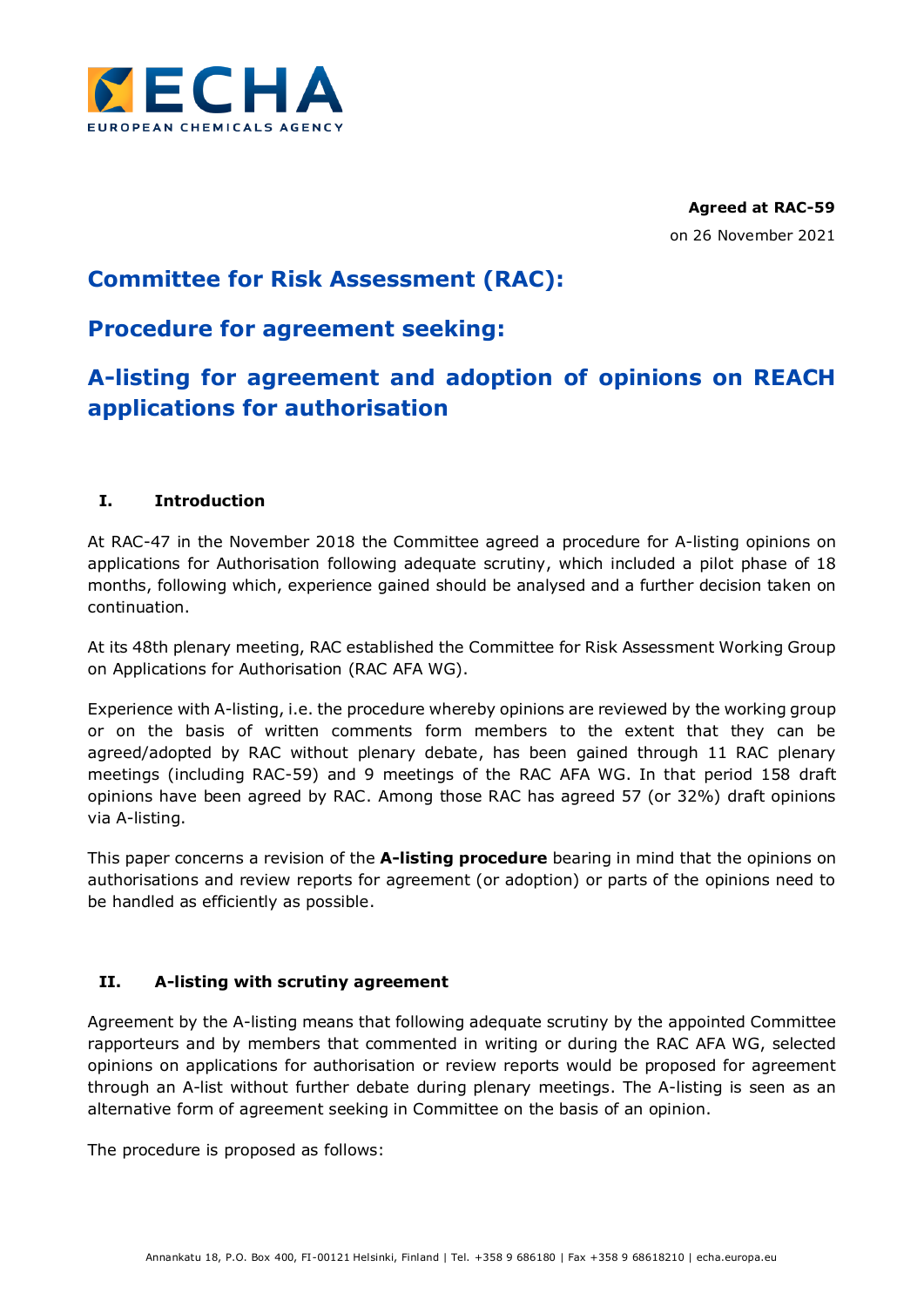- 1) At the key issues identification stage in the AfA process, the rapporteurs identify with the Secretariat the potential draft authorisation opinions or their components, which could go to the A-list with a scrutiny agreement and would not then be tabled for discussion in a plenary prior to adoption. This is called the **draft A-list**. The list will be always tabled for discussion at the Committee for Risk Assessment Working Group on Applications for Authorisation (RAC AFA WG). Based on its discussion and if supported by the rapporteurs the RAC AFA WG can propose to add draft opinions to the A-list.
- 2) All draft opinions proposed for the A-listing will be always tabled for discussion at the RAC AFA WG.
- 3) The following aspects could be taken into account in deciding if an opinion or parts of it are suitable for agreement through A-listing:
	- The type of application or review report and the configuration of OCs and RMMs: are they very similar to other applications or review reports (e.g. cooling systems, chemical synthesis or manufacturing of active pharmaceutical ingredients in closed systems, fully automated or semi-automated chrome plating) already evaluated by RAC.
	- The degree of RAC's initial concerns and the quality and clarity of the applicants or authorisation holders' replies.
	- Anticipated conditions/monitoring arrangements are typical to the type of application or review report.
- 4) Should circumstances evolve between the key issues discussion and the submission of the draft opinion for plenary consideration, contrary to what was anticipated when the Alisting was proposed by the rapporteurs or recommended by the RAC AFA WG (e.g. the applicant or authorisation holder failed to provide key information), then the discussion will be brought back to the plenary, at the request of the Chair, the RAC rapporteurs, or members of RAC.
- 5) The Committee will be informed of those authorisation/review report opinions or parts thereof proposed for the A-listing through a cover message accompanying the launch of the draft opinion for the RAC consultation or it can be proposed during discussion at a relevant meeting of the RAC AFA WG. The decision-making criteria for the A-listing are:
	- a. The rapporteurs agree in principle with the applicant or authorisation holder's conclusions.
	- b. The commenting members and/or the RAC AFA WG agrees with the rapporteurs' conclusions and explicitly with the A-listing.
	- c. Active participation of RAC members in the written commenting round(s) and/or during discussion at a relevant meeting of the RAC AFA WG is necessary.
	- d. The ORCOM table will be distributed to stakeholder observers; to this end, Members' comments should be in a format which will allow them to be anonymised